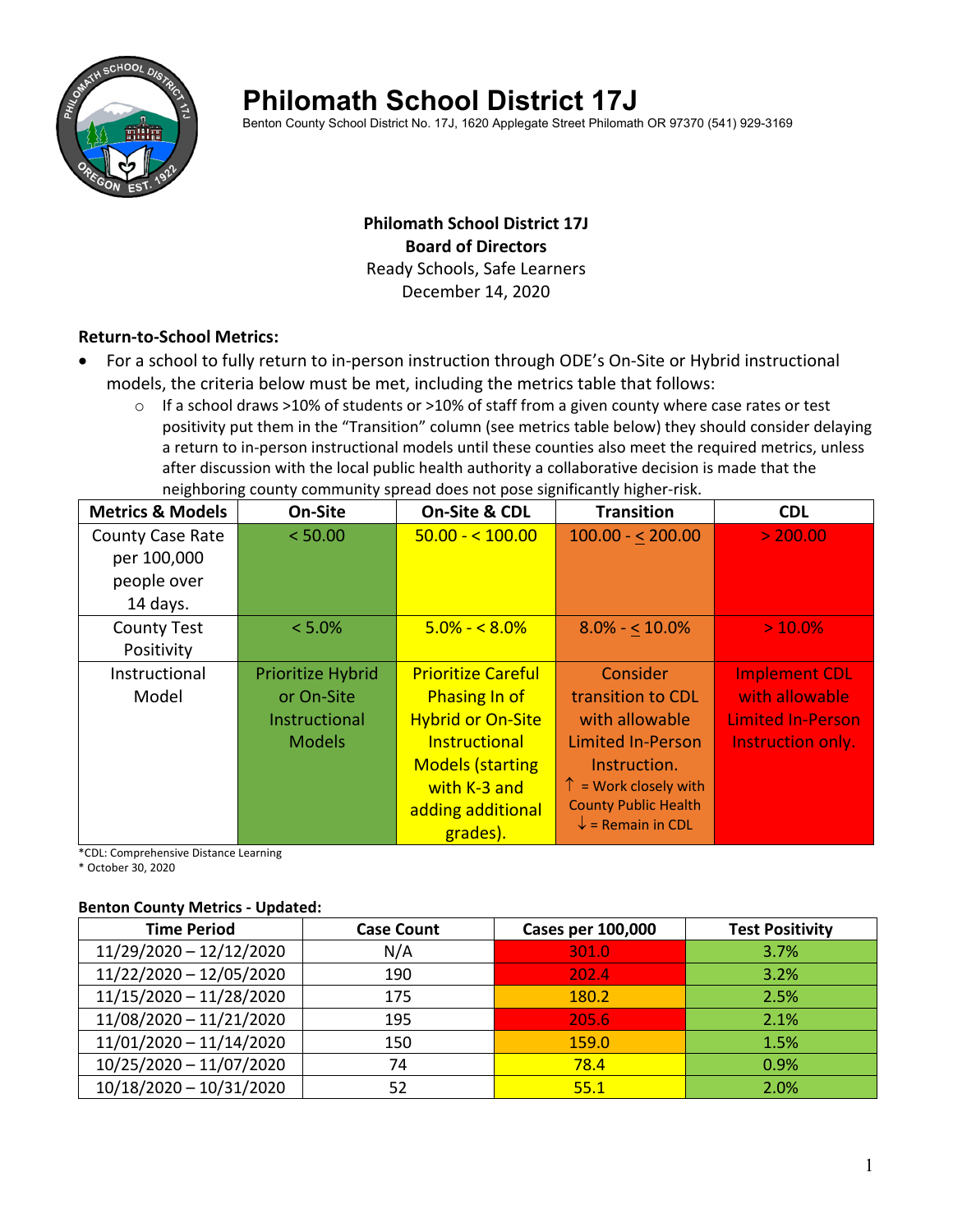# **Status of School Learning Models:**

# *If state metrics allow following Winter Break:*

- All schools will operate in the *Comprehensive Distance Learning (CDL)* Model for the first week following the winter break (Tuesday, 01/05/2021 – Monday, 01/11/2021).
- Students in Kindergarten 3rd grades will begin returning to school in the **hybrid learning model** on *Tuesday, January 12, 2021*.
- Students in 4th and 5th grades will begin returning to school in the *hybrid learning model* on Tuesday, *January 26, 2021*.
- Secondary schools, including students in  $6<sup>th</sup>$ -12<sup>th</sup> grades, are planning to return students to school facilities possibly as soon as Tuesday, *January 26, 2021*.
- As long as groups are in the *Hybrid Learning Model*, each Monday will remain a CDL day for students.
- Planning return for students to school facilities is as follows. Changes to metrics may alter plans.
	- o **K‐3rd Grade:**
		- January 5-8 & 11, 2021 Quarantine Week
		- January 12-15, 2021 Hybrid Learning
		- January 18, 2021 No School Martin Luther King, Jr. Day
		- January 19-22, 2021 Hybrid Learning
		-
		-
	- o **4th‐5th Grade:**
		- January 5-8 & 11, 2021 Quarantine Week
		- January 12-15, 2021 CDL
		-
		- January 19-22, 2021 CDL
		-
		-

# o **6th‐12th Grade:**

- 
- January 12-22, 2021 CDL for All Students
- 
- 
- 

(2 Days CDL and 2 Days Hybrid Prep for Teachers)

**January 25, 2021 No School – End of 2<sup>nd</sup> Quarter/1st Semester** 

■ January 26-29, 2021 Start Full In-Person Learning (If Possible)

(2 Days CDL and 2 Days Hybrid Prep for Teachers)

■ January 18, 2021 No School – Martin Luther King, Jr. Holiday

**January 25, 2021 No School – End of 2<sup>nd</sup> Quarter/1st Semester** ■ January 26-29, 2021 Start Hybrid Learning Model

■ January 5-8 & 11, 2021 CDL for All Students (Quarantine Week) **January 25, 2021 No School – End of 2<sup>nd</sup> Quarter/1st Semester**  January 26, 2021 Start of Hybrid or In‐Person Learning (6th‐8th) February 2, 2021 **Start of Hybrid or In-Person Learning (9th**-12th

# **Small Group, In‐Person Instruction during CDL:**

- With the exception of Blodgett Elementary School, each of our Philomath schools are seeing students in small group cohorts.
- Small groups remain limited to specific purposes and not voluntarily open for all students.